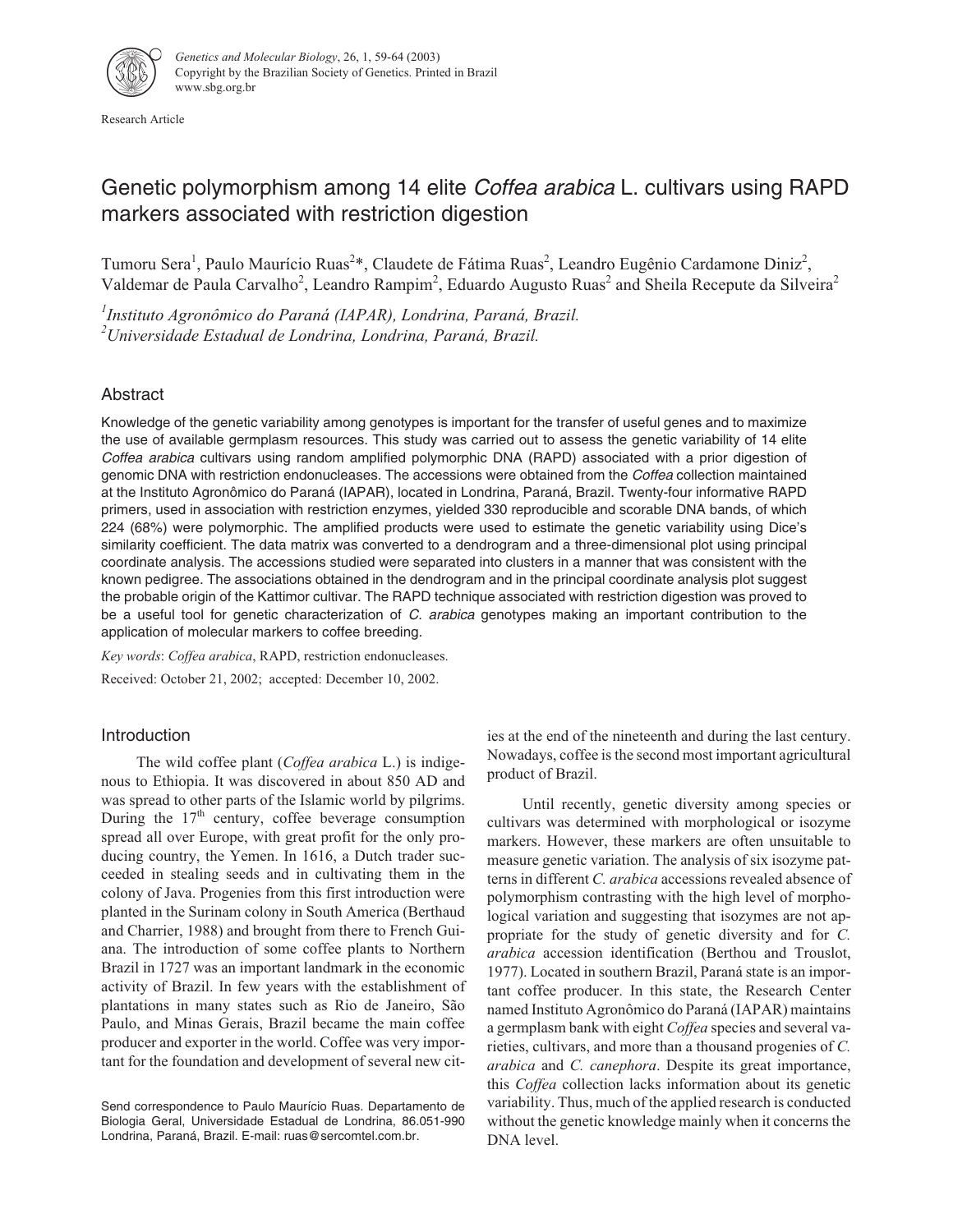In the last ten years, techniques based on DNA markers have been used to detect variation at DNA level and have proven to be very effective for distinguishing between closely related genotypes. The development of the random amplified polymorphic DNA (RAPD) markers (Williams *et al*., 1990; Welsh *et al*., 1991) allowed genome characterization in several plant groups. The RAPD technique has been useful in studying polymorphism, identifying genes of interest, and characterizing genetic resources. In *Coffea,* RAPD markers were used to identify polymorphism in different coffee accessions (Orozco-Castillo *et al*., 1994; Lashermes *et al.*, 1996) and to analyse spontaneous and subspontaneous *C. arabica* trees from Ethiopia (Anthony *et al.*, 2001). In this study, the RAPD technique were associated with restriction digestion of genomic DNA and used to identify the genetic polymorphism among 14 *C. arabica* cultivars acquired from the IAPAR *Coffea* Germplasm Collection.

## Material and Methods

Fourteen *C. arabica* genotypes representing elite cultivars widely used in breeding programs were used in the current study. The accessions were obtained from the *Coffea* Germplasm Collection of the Instituto Agronômico do Paraná (IAPAR), Londrina, Brazil (Table 1).

Genomic DNAs were isolated from fresh leaf tissue following the CTAB method (Doyle and Doyle, 1987), except that CTAB was replaced by MATAB (Mixed Alyltrimethylammonium Bromide, Sigma) in the extraction buffer. DNA concentration was estimated using a fluorometer (DyNA Quant 200, Höefer-Pharmacia), according to the manufacturer's instructions. DNA samples, obtained from at least five different plants of each accession, were adjusted to 10 ng/µL. The individual DNA samples were bulked (Michelmore *et al*., 1991) by accessions and used in the amplification reactions in a 15 µL volume containing 1x PCR buffer (75 mM Tris-/HCl, 50 mM KCl, 2.0 mM  $MgCl_2$ , and 20 mM  $(NH_4)_2SO_4$ ; 0.2 mM each of dATP, dTTP, dCTTP, and dGTP; 0.4 µM primer (Operon Technologies); 0.9U *Taq* DNA polymerase (Biotools); and 20 ng template DNA. For restriction digestion, genomic DNA was incubated for 1 h with one of the following enzymes, *Bam* HI, *Eco* RI, or *Hae* III, which was added directly in the amplification reaction. DNA amplification was carried out using a PTC 100 (MJ Research) thermal cycler, programmed with 3 min at 94 °C for initial DNA denaturation, followed by 48 cycles of 1 min at 94 °C, 1 min 45 s at 38 °C, and 2 min at 72 °C. The final cycle was followed by a 7 min extension at 72 °C. The samples were stored at 4 °C until electrophoresis. Amplified products were resolved in 1.2 % agarose gel in TAE buffer (40 mM Tris-acetate, 1 mM EDTA, pH 8.0) at 120 V for 3 hs and stained with ethidium bro-

**Table 1** - Genotypes, accession numbers and origin types of 14 arabica coffee studied.

| Genotypes                        | Accession number <sup>b</sup> | Type                                                         |
|----------------------------------|-------------------------------|--------------------------------------------------------------|
| 1 - Mundo Novo JAC<br>376-4      | 93187                         | Improved line resulted<br>from Bourbon<br>Vermelho x Sumatra |
| 2 - Catuaí Vermelho<br>$IAC-81a$ | 92223                         | Caturra x Mundo<br><b>Novo</b>                               |
| 3 - Caturra Vermelho             | 85135                         | Mutant of a Bourbon<br>type coffee                           |
| 4 - Caturra Amarelo              | 85134                         | Mutant of a Bourbon<br>type coffee                           |
| 5 - Villasarchi                  | 75121                         | Mutant of Bourbon<br>Vermelho                                |
| 6 - Colombia Amarelo             | 93223                         | Catimor germplasm                                            |
| 7 - JAPAR 77028                  | 93224                         | Sarchimor germplasm                                          |
| 8 - JAPAR-59                     | 94013                         | Sarchimor germplasm                                          |
| 9 - Tupi LC 1669-33              | 94001                         | Sarchimor germplasm                                          |
| $10 - IAPAR$<br>75163-21-10      | 95059                         | Sarchimor germplasm                                          |
| 11 - JAPAR 75163-12              | 94187                         | Sarchimor germplasm                                          |
| 12 - Kattimor                    | 94190                         | Unknown origin                                               |
| $13 - F_1$                       | 83050                         | (IAPAR 59 x Mundo<br>Novo IAC 376-4)                         |
| $14 - F_2$                       | 92201                         | (IAPAR 59 x Mundo<br>Novo IAC 376-4)                         |

a IAC - Instituto Agronômico de Campinas.

<sup>b</sup> Number in the active germplasm collection at Instituto Agronômico do Paraná (IAPAR), Londrina, Paraná, Brazil.

mide. The RAPD profiles were visualized under UV light and photographed with a video camera.

#### Data analysis

DNA markers were scored for the presence (1) and absence (0) of homologous DNA bands. The genetic similarity among accessions was estimated using the Dice coefficient of the NTSYS package (Numerical Taxonomy and Multivariate Analysis for personal computer), version 2.1 (Rohlf, 2000). A dendrogram was constructed using the UPGMA (unweighted pair-group method using arithmetic averages) method. The matrix of genetic similarity was also used to obtain a principal coordinate analysis (PCOORDA) plot to resolve the patterns of variation among genotypes. The bootstrap method was employed to evaluate the reliability of tree topology. The calculations were performed with the BOOD software, version 3.0 (Coelho, 2001). The cophenetic coefficient between the matrix of genetic similarity and the dendrogram were computed using an appropriate routine of the NTSYS-pc software. The significance of the cophenetic correlation was tested by using the Mantel correspondence test (Mantel, 1967).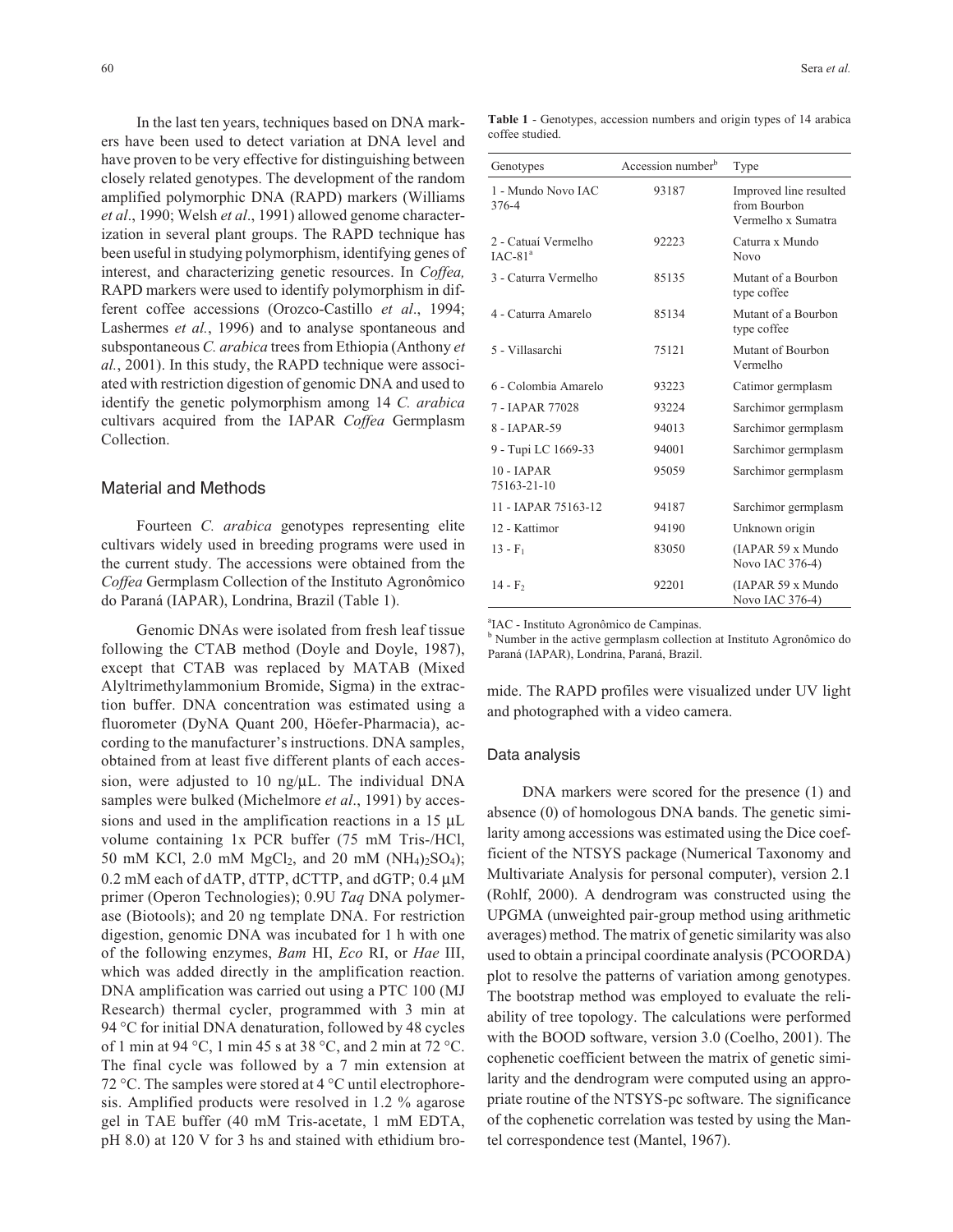# Results and Discussion

The RAPD technique associated with prior digestion of genomic DNA with restriction enzymes was used for detection of polymorphism in 14 elite *C. arabica* cultivars (Table 1). A total of 330 highly reproducible markers was analyzed of which 224 (68.0%) were polymorphic. The data matrix with the values of genetic similarities, the resulting dendrogram, and the plot of the principal coordinate analysis with the graphic distribution of the genotypes, are shown in Table 2 and Figures 1 and 2, respectively. The high value of cophenetic correlation  $(r = 0.91)$  between the matrix of genetic similarity and the dendrogram indicates the extent to which the clustering of genotypes accurately represented the estimates of genetic similarities among the coffee accessions studied.

The results revealed that the combination of restriction digestion and RAPD amplification of genomic DNA represented an excellent approach for the identification of polymorphism in elite *C. arabica* cultivars*.* According to Williams *et al.* (1990), restriction digestion of genomic DNA prior to PCR amplification simplifies the pattern of amplified products and changes the relative intensities of the bands. Moreover, digestion of genomic DNA may reveal a restriction site polymorphism located between the primer-binding sites in an otherwise monomorphic band. Koebner (1995) showed that in wheat, restriction digestion of genomic DNA with different endonucleases before PCR amplification improved the level of polymorphism. These results were probably due to a greater efficiency in primer annealing along shorter DNA fragments, where a simplified secondary DNA structure is less likely to interface with the process. In this way, different priming sites may become accessible depending on the restriction enzyme em-



**Figure 1** - UPGMA dendrogram of 14 *C. arabica* accessions based on Dice's genetic similarity. Numbers on branches are bootstrap values (%) generated after 1000 permutations.



**Figure 2** - Principal coordinate analysis of genetic distance among 14 elite *C. arabica* cultivars. The first, the second, and the third principal coordinates explain 22.6%, 11.6%, and 10.6% of the total variation, respectively. The numbers correspond to those listed on Table 2.

**Table 2** - Genetic similarity based on the Dice coefficient applied to 14 *C. arabica* cultivars*.*

| Accessions               |      | 2    | 3    | $\overline{4}$ | 5    | 6    | 7    | 8    | 9    | 10   | 11   | 12   | 13   | 14   |
|--------------------------|------|------|------|----------------|------|------|------|------|------|------|------|------|------|------|
| 1-Mundo Novo JAC 376-4   | 1.00 |      |      |                |      |      |      |      |      |      |      |      |      |      |
| 2-Catuaí Vermelho IAC-81 | 0.81 | 1.00 |      |                |      |      |      |      |      |      |      |      |      |      |
| 3-Caturra Vermelho       | 0.81 | 0.87 | 1.00 |                |      |      |      |      |      |      |      |      |      |      |
| 4-Caturra Amarelo        | 0.78 | 0.83 | 0.87 | 1.00           |      |      |      |      |      |      |      |      |      |      |
| 5-Villasarchi            | 0.75 | 0.79 | 0.79 | 0.81           | 1.00 |      |      |      |      |      |      |      |      |      |
| 6-Colombia Amarelo       | 0.74 | 0.79 | 0.80 | 0.77           | 0.82 | 1.00 |      |      |      |      |      |      |      |      |
| 7-JAPAR 77028            | 0.73 | 0.80 | 0.82 | 0.79           | 0.86 | 0.85 | 1.00 |      |      |      |      |      |      |      |
| 8-IAPAR-59               | 0.76 | 0.81 | 0.82 | 0.82           | 0.85 | 0.87 | 0.87 | 1.00 |      |      |      |      |      |      |
| 9-Tupi LC 1669-33        | 0.78 | 0.81 | 0.80 | 0.80           | 0.86 | 0.86 | 0.89 | 0.92 | 1.00 |      |      |      |      |      |
| 10-IAPAR 75163-21-10     | 0.76 | 0.80 | 0.82 | 0.80           | 0.85 | 0.88 | 0.88 | 0.93 | 0.93 | 1.00 |      |      |      |      |
| 11-JAPAR 75163-12        | 0.71 | 0.80 | 0.81 | 0.79           | 0.80 | 0.83 | 0.85 | 0.88 | 0.86 | 0.90 | 1.00 |      |      |      |
| 12-Kattimor              | 0.75 | 0.80 | 0.83 | 0.85           | 0.84 | 0.85 | 0.86 | 0.89 | 0.87 | 0.89 | 0.87 | 1.00 |      |      |
| $13-F1a$                 | 0.74 | 0.81 | 0.81 | 0.80           | 0.82 | 0.85 | 0.86 | 0.89 | 0.88 | 0.89 | 0.90 | 0.89 | 1.00 |      |
| $14-F2^b$                | 0.70 | 0.74 | 0.77 | 0.79           | 0.79 | 0.82 | 0.81 | 0.87 | 0.85 | 0.87 | 0.82 | 0.83 | 0.82 | 1.00 |

a,b<sub>IAPAR-59</sub> x Mundo Novo IAC 376-4.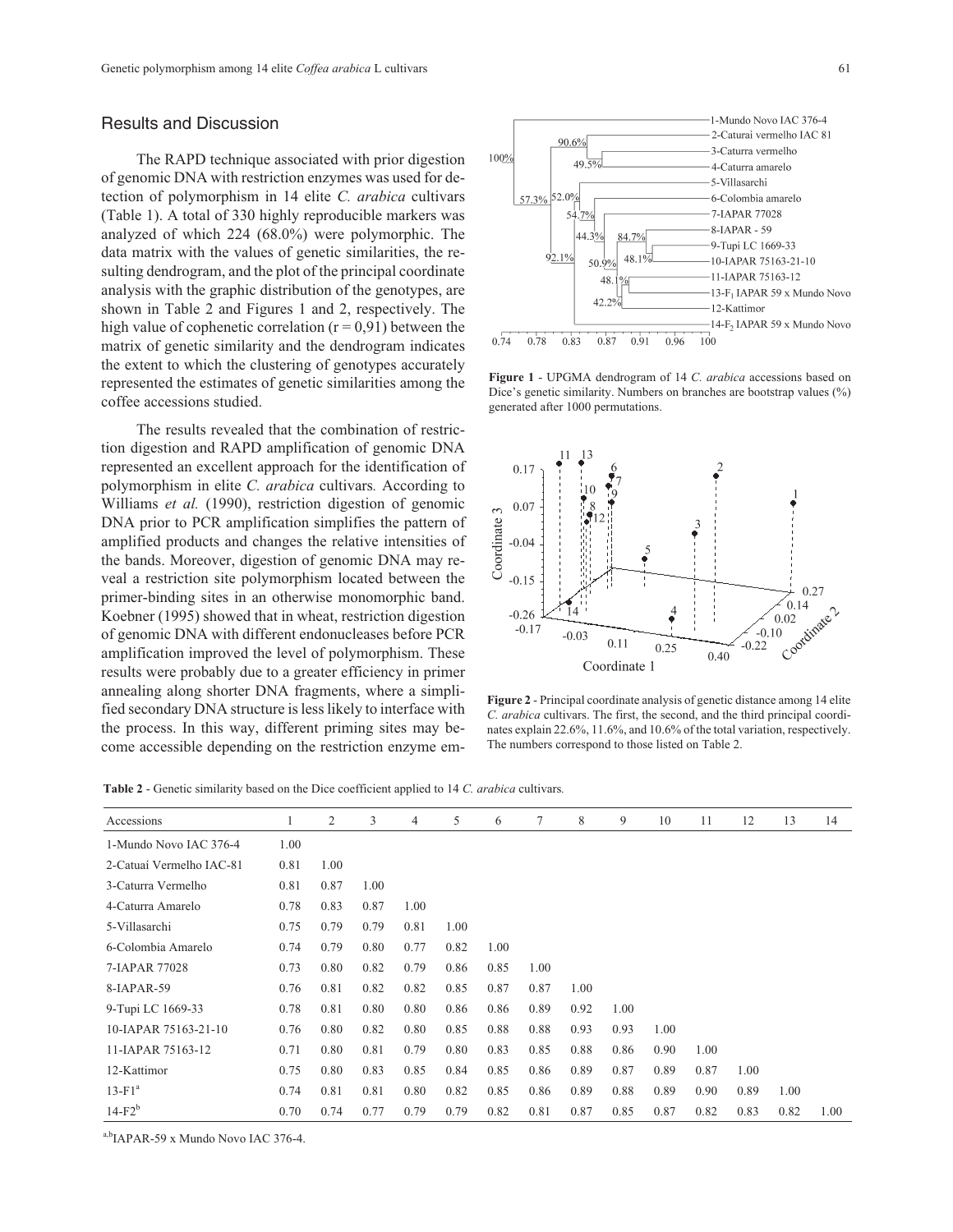ployed (Koebner, 1995). As observed in wheat, the RAPD profiles obtained in *C. arabica* with certain primers were not affected by restriction digestion of the template DNAs. Other primers, however, produced distinct profiles for each restriction enzyme assayed (data not shown). The high level of polymorphism detected in the present study contrasts with previous results regarding to the use of molecular markers to detect genetic variation in *C. arabica*. Isozyme and RAPD analyses revealed extremely low polymorphism among *C. arabica* accessions (Berthou and Trouslot, 1977; Anthony, *et al.*, 2001). Nevertheless, Orozco-Castillo *et al.* (1994) successfully used RAPD markers to discriminate *Coffea* genotypes belonging to different subgroups. AFLP also exposed low genetic variability in arabica accessions, while a considerable level of polymorphic markers was revealed among Timor Hybrid-derived genotypes, which were associated to introgression of genes from the *C. canephora* gene pool (Lashermes *et al.*, 2000).

#### Genetic variability

The molecular profile obtained by combining restriction DNA digestion and RAPD was found efficient enough to reveal usable levels of DNA polymorphism among 14 elite *C. arabica* cultivars. The dendrogram (Figure 1) generated from the matrix of Dice's genetic similarity revealed two genetic groups comprising the Bourbon-derived genotypes and the IAPAR cultivars derived from the Sarchimor germplasm.

A relatively close relationship was revealed among the IAPAR cultivars, which clustered together with the values of genetic similarities ranging from 0.93, between IAPAR 75163-21-10 and the cultivars IAPAR 59 and Tupi LC 1669-33, to 0.85, between IAPAR 77028 and IAPAR 75163-12. These values are in agreement with the common origin of these cultivars since all of them were derived from selected progenies of the Sarchimor (IAC LC 1669) germplasm. Lower values of genetic similarity were found between the Sarchimor-derived genotypes and other accessions (Tables 1 and 2, Figures 1 and 2). The genetic similarity of the IAPAR cultivars ranged from 0.71 to 0.78 with the cultivar Mundo Novo, 0.80 to 0.81 with Catuaí Vermelho, 0.79 to 0.82 with the Caturra cultivars. As expected, there was a higher genetic similarity among cultivars of the same gene pool, such as the Sarchimorderived genotypes, even though they still display enough usable genetic variation.

A relatively high variation was detected among the Bourbon-type coffee (Tables 1 and 2). The values of genetic similarities ranged from 0.79 between Villasarchi and both Catuaí Vermelho IAC 81 and Caturra Vermelho to 0.87 between the Caturra genotypes and between Catuaí Vermelho IAC 81 and Caturra Vermelho. The genetic similarity (0.87) between Caturra Vermelho and Caturra Amarelo points to the existence of genetic variation that is

not reflected in plant morphologies. The Caturra coffee displays the compact architecture (CtCt) that was originated by spontaneous mutation in plants of Bourbon Vermelho (ctct) (Carvalho *et al.*, 1991). While the Caturra germplasms still demonstrate a heritability of 0.03 for productivity (Sera, 1980), Caturra Vermelho and Caturra Amarelo are very similar and can only be separated by the fruit color (red or yellow).

Mundo Novo IAC 376-4 was the most divergent cultivar, showing a genetic similarity ranging from 0.75 to 0.81 with cultivars belonging to the Bourbon gene pool and from to 0.71 to 0.78 with the cultivars of the Sarchimor germplasm. The closer relationship between the cultivars of the Bourbon-type coffee and Mundo Novo IAC 376-4 (Bourbon x Sumatra) is well supported by the origin of this cultivar. Moreover, these associations open the possibility for promising crosses between the Mundo Novo IAC 376-4 with selections of the Sarchimor germplasm and the Bourbon-derived genotypes that could result in hybrids with better performance and productivity. Fontes *et al.*, (2000) pointed out that high genetic divergence between *C. arabica* parents increased the possibility of combining different alleles, resulting in higher heterozigosity. Hybrid plants derived  $F_1$  and  $F_2$  generations of the Mundo Novo IAC 376-4 x IAPAR 59 cross were also included in this study. The  $F_1$  showed similarity coefficients of 0.74 and 0.89 with Mundo Novo IAC 376 and IAPAR 59, respectively. Similar genetic similarities values were observed between the  $F_2$  and Mundo Novo IAC 376 (0.70) and IAPAR 59 (0.87). The results of molecular data are in agreement with morphological characters. The  $F_1$  hybrid displays a compact architecture and is resistant to all known leaf rust physiological races which are characters of the IAPAR 59 cultivar while Mundo Novo IAC-376-4 exhibits normal architecture and presents high susceptibility to leaf rust. The  $F<sub>2</sub>$  exhibits compact architecture for 75% of the plants and high productivity. The high performance of the  $F_1$  and  $F_2$  hybrids was also demonstrated with the genetic analysis that showed a heterosis of 25% for the  $F_1$  and about a half for the  $F_2$  plants (Sera, personal communication).

The considerable polymorphism detected in this study also illustrated that it is possible to find genetic divergence among arabica accessions of the same origin. Important characteristics have been incorporated into arabica germplasms. For instance, the leaf rust factors  $SH_6$ ,  $SH_7$ ,  $SH_8$ ,  $SH_9$ , and  $SH(?)$  were selected in the  $F_3$  and  $F_5$  generations from crosses between *C. arabica* cv Villasarchi x Híbrido de Timor CIFC 832-2 (Bertrand *et al.*, 1999). The cultivar Villasarchi belongs to the Caturra germplasm and, as a Caturra variety, it is a mutant for small stature (CtCt). However, the RAPD analysis revealed a considerable low genetic similarity between Villasarchi and the Caturraderived cultivars. On the other hand, the results are in conformity with the higher genetic similarities observed between Villasarchi and most selections of the Sarchimor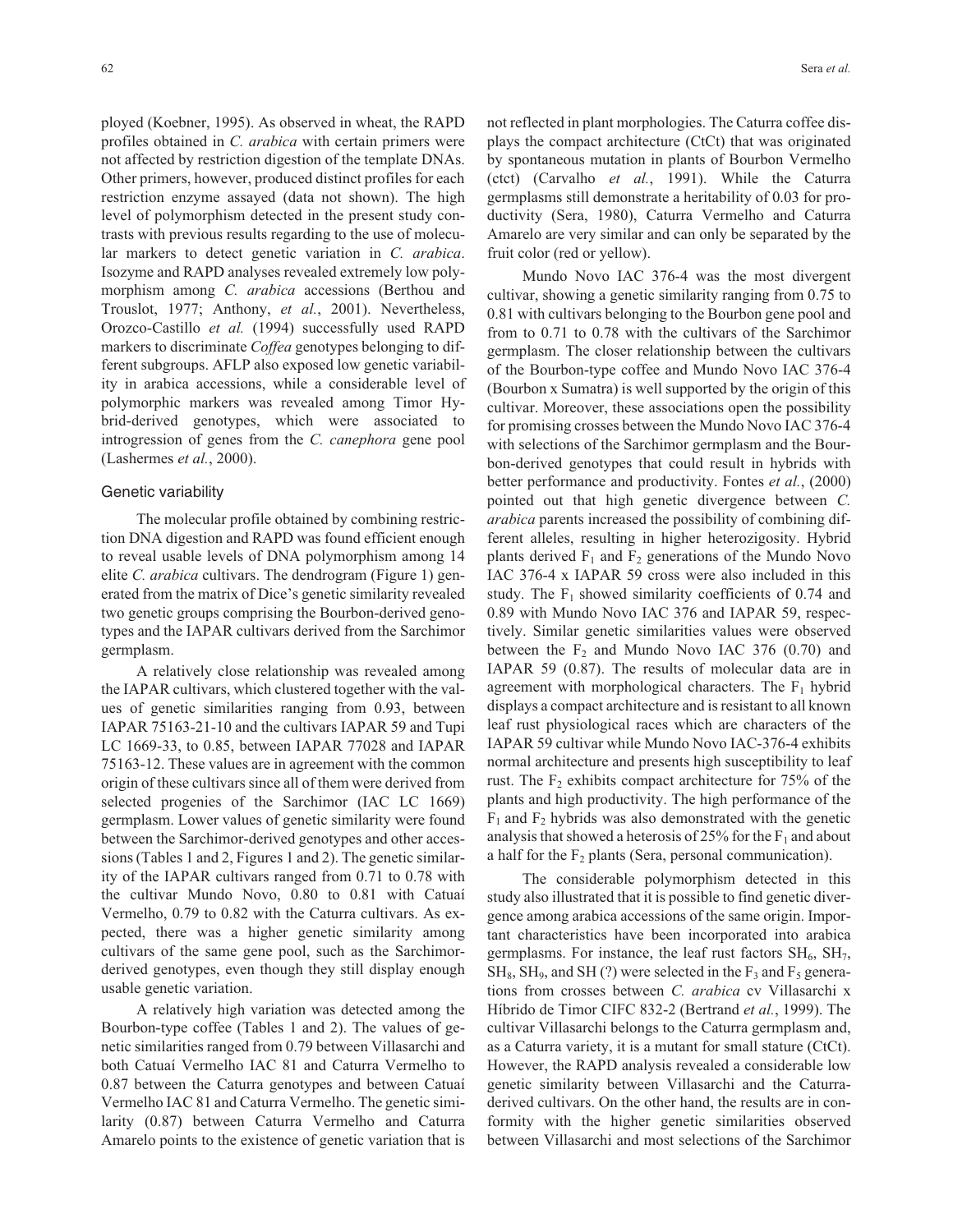(Villasarchi x Timor Hybrid) germplasm (Table 1; Figures 1 and 2).

All of the arabica genotypes used in the present study were distinguished from each other. The examination of the dendrogram showed that the molecular data are consistent with pedigree information. For instance, the cultivar Colombia Amarelo is a multilinea that resulted from a mixture of several progenies of the Híbrido de Timor CIFC 1343 x Caturra CCC 135 which were selected for leaf rust resistance and other important agronomic traits, such as productivity, plant architecture, quality, and precocity for fruit maturation (Bertrand *et al.*, 1999). The estimative of genetic similarity revealed a close relationship between Colombia Amarelo and the Sarchimor-derived germplasm (IAPAR cultivars). On the other hand, the values of genetic similarity demonstrated that Colombia Amarelo is considerable different from the cultivars of the Bourbon germplasm (Table 2, Figures 1 and 2). These results suggest a higher incorporation of genes from the Híbrido de Timor gene pool.

Precise identification of arabica cultivars is required for variety registration, for preventing misappropriation, for protection of plant breeders, and for farmer's rights. Along with morphological and agronomical characters, the approaches that take DNA data into account are became valuable tools for defining distinctiveness, uniformity, and stability. The DNA data obtained in this study enabled the identification of a cultivar named Kattimor. In spite of its unknown origin, Kattimor is used as a commercial cultivar. It is supposed that Kattimor was selected from a mixture of best plants of the cultivars IAPAR 59, IAPAR-75163- 21-10, and IAPAR 75163-12 (Sarchimor germplasms) and from plants that were originated by natural crossing with Catuaí Vermelho. Morphological traits, such as compact architecture together with RAPD data (Table 1, Figures 1, 2) indicate that Kattimor is very close to the IAPAR cultivars. Leaf rust resistance in 80% of the plants also characterizes it, which is a characteristic of Catuaí plants. Nevertheless, the molecular data (Table 1, Figures 1, 2) showed that Kattimor displays more genes from the Sarchimor germplasm than from the Catuaí cultivars.

*Coffea arabica* is the most important species for good quality coffee, responding for about 70% of the coffee traded in the world. Whereas many varieties and mutants of *C. arabica* are present in several *Coffea* germplasm collections, established in many countries throughout the world, it has been reported that the genetic base of the cultivated varieties is rather narrow (Berthaud and Charrier, 1988). Under this circumstance, one would expect a reduced variability even at DNA level. Nevertheless, the molecular markers were able to distinguish among all 14 arabica cultivars used in this study. A high degree of molecular polymorphism was also revealed, suggesting that even the elite cultivars, which have been exposed to intensive selection, still show potential for genetic studies and for use in breeding programs.

## Acknowledgements

The authors thank Conselho Nacional de Pesquisa (CNPq), proccess number 463861/00-0, Consórcio Brasileiro de Pesquisa e Desenvolvimento do Café (CBP & D/Café), and Fundação Araucária for financial support and Coordenação de Aperfeiçoamento de Pessoal de Nível Superior (CAPES) for the grants to Leandro E. C. Diniz.

## References

- Anthony F, Bertrand B, Quiros O, Wilches A, Lashermes P, Berthaud J and Charrier A (2001) Genetic diversity of wild coffee (*Coffea arabica* L.) using molecular markers. Euphytica 118:53-65.
- Berthaud J and Charrier A (1988) Genetic Resources of *Coffea.* In: Clarke RJ and Macrae R (eds) *Coffea* Agronomy, Elsevier Applied Science Publishers Ltd., Amsterdam, pp 1-42.
- Berthou F and Troslot P (1977) L'analyse du polymorphisme enzymatique dans de genre Coffea, adaptation d'une methode d'electrophorese en serie: Eighth Conference of ASIC, Abidjan, Ivory Coast.
- Bertrand B, Etiene H, Santacreo R, Anzueto F and Anthony F (1999) El mejoramiento genético en América Central. In: IAPAR and IRD (eds) Proceedings of the III International Seminar on Biotechnology in the Coffee Agro industry, Londrina.
- Carvalho A, Medina-Filho HP, Fazuoli LC, Guerreiro Filho O and Lima MMA (1991) Aspectos genéticos do cafeeiro (Genetic aspects of the coffee tree). Revista Brasileira de Genética 14:135-283.
- Coelho ASG (2001) BOOD Avaliação de dendrogramas baseados em estimativas de distâncias/similaridades genéticas através do procedimento de bootstrap, v. 3.0. Departamento de Biologia Geral, Instituto de Ciências Biológicas, Universidade Federal de Goiás. Goiânia, GO.
- Doyle JJ and Doyle JL (1987) A Rapid DNA isolation procedure for small quantities of fresh leaf tissue. Phytoch Bull 19:11- 15.
- Fontes JRM, Cardoso AA, Cruz CD, Pereira AA, Zambolim L and Sakiama NS (2000) Study of combining ability and heterosis in coffee. In: Sera T, Soccol CR, Pandey A and Roussos S (eds) Coffee Biotechnology and Quality, Kluwer Academic Publishers, Dordrecht, pp 113-121.
- Ko MK, Yang J, Jin YH, Lee CH and Oh BJ (1998) Genetic relationships of *Viola* species evaluated by random amplified polymorphic DNA analysis. The J of Horticultural Sci & Biotech 73:601-605.
- Koebner RMD (1995) Predigestion of DNA template improves the level of polymorphism of random amplified polymorphic DNAs in wheat. Genetic Analysis: Biomolecular Engineering 12**:**63-67.
- Lashermes P, Combes MC, Topard P, Graziozi G, Bertrand B and Anthony F (2000) Molecular breeding in *Coffea* (*Coffea arabica* L.) In: Sera T, C.R. Soccol A, Pandey A and Roussos S (eds) Coffee Biotechnology and Quality, Kluwer Academic Publishers, Dordrecht, pp 101-112.